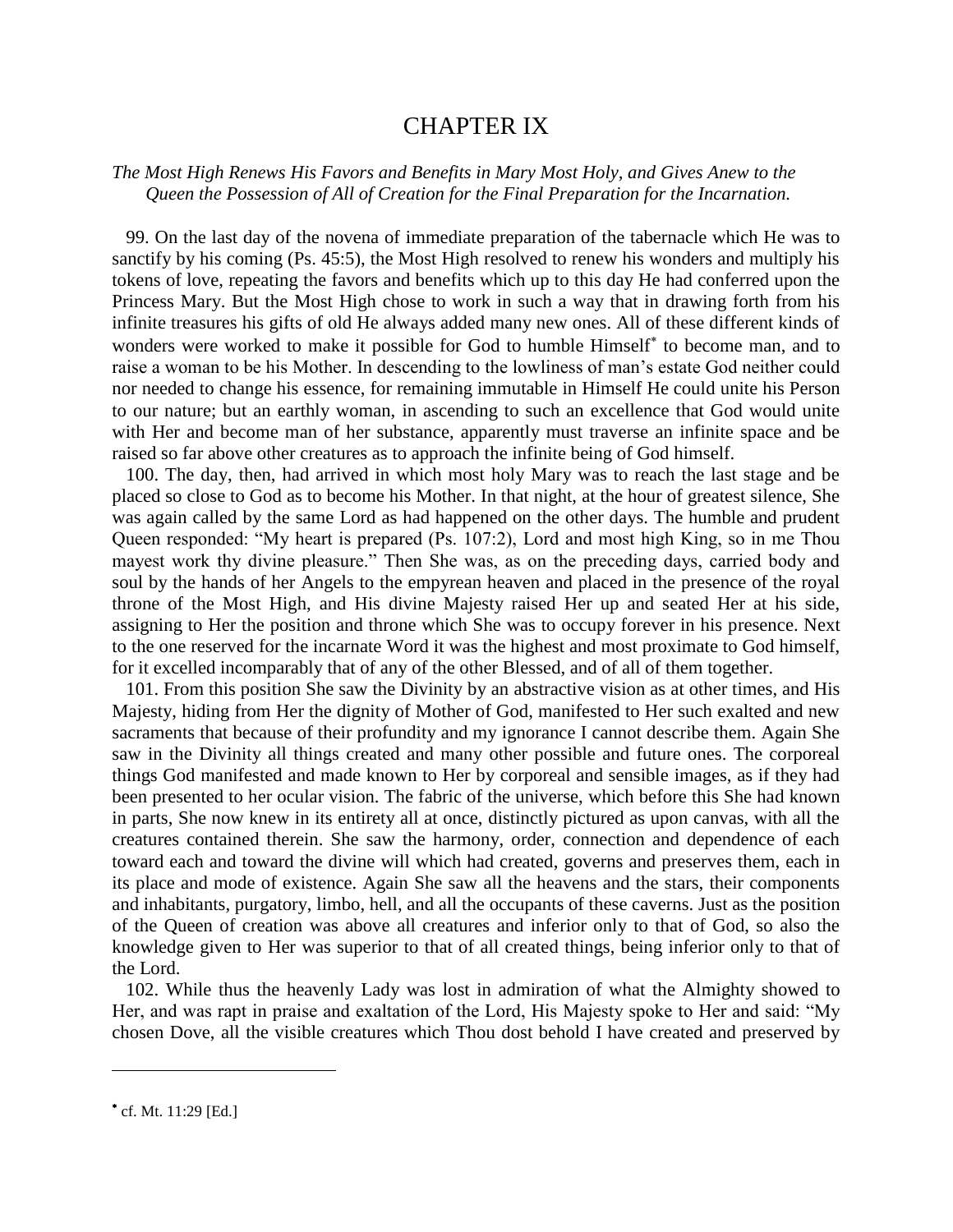my providence in all their variety and beauty solely for the love which I have for men. And from all the souls whom I have until now created, and those whom I have determined to create to the end of the world, I shall choose and select one congregation of the faithful who shall be set apart and washed in the blood of the Lamb (Apoc. 7:14) who shall take away the sins of the world. These shall be the special fruit of the Redemption He must accomplish, and shall rejoice in its effects by means of the new law of grace and the Sacraments which in it their Redeemer shall give them, and afterwards my eternal glory and friendship shall be bestowed upon those who persevere.<sup>†</sup> Primarily for these chosen ones have I created such wonderful works, and if all of them would desire to serve Me, adore Me, and acknowledge my holy Name, on my part I would for each and every one of them create such treasures and assign them as the of each one.

 103. "And if I had created only one of the creatures who are capable of my grace and glory, I would have made him the master and lord of all creation, since this would be less than making him a participant of my friendship and eternal happiness. Thou, my Spouse, art my chosen One, and hast found grace in my Heart; hence I make Thee Mistress of all these goods, and I give Thee possession and dominion of them all, so Thou, being a faithful Spouse according to my desire, may distribute and dispense them by thy hand or intercession to those who ask Me for them, for this is the purpose I deposit them into thy hands." Then the most holy Trinity placed a crown on the head of Mary our Princess, consecrating Her as supreme Queen of all creation. Upon it was spread and enameled the inscription *Mother of God*, but its meaning was not known to Her at this time. The heavenly spirits, however, knew it and were filled with admiration at the magnificence of the Lord toward this Maiden, most fortunate and blessed among women, and they revered and honored Her as their legitimate Queen and Lady, and Mistress of all creation.

 104. All these wonders of love the right hand of the Most High wrought according to the order most befitting his infinite wisdom, since before coming down to assume flesh in the virginal womb of this Lady it was proper for all his courtiers to acknowledge his Mother as their Queen and Lady, so by this they could give Her due reverence. It was certainly proper and just for God to first make Her Queen before making Her Mother of the Prince of the eternities, for She who was to bear a Prince must necessarily first be a Queen, and be acknowledged as Queen by her vassals; and since the angels had known Her as Queen it was neither proper nor necessary to conceal it from them; rather it was as it were a duty of the Most High regarding the majesty of his divinity that his tabernacle chosen for his habitation should be prepared and distinguished with all the excellences of dignity, perfection, nobility and magnificence which He could communicate. Thus was She presented to the holy angels and recognized by them as their honored Queen and Lady.

 105. In order to put the last touch to this prodigious work of preparing most holy Mary, the Lord extended his powerful arm and expressly renewed the spirit and faculties of the great Lady, giving Her new inclinations, habits and qualities, the greatness and excellence of which are inexpressible in terrestrial terms. It was the finishing act and final retouching of the living image of God himself, in order to form in Her and of Her the very pattern from which the eternal Word, the essential image of the eternal Father (II Cor. 4:4) and the figure of his substance (Heb. 1:3), was to vest Himself. Thus the whole temple of most holy Mary, more so than the temple of Solomon, was covered with the purest gold of the Divinity inside and out (III Kg. 6:30), so nowhere could be discovered in Her a single atom of an earthly daughter of Adam. She was

 $\overline{\phantom{a}}$ 

cf. Jn. 1:29 [Ed.]

**<sup>†</sup>** cf. Mt. 10:22; Mk. 13:13 [Ed.]